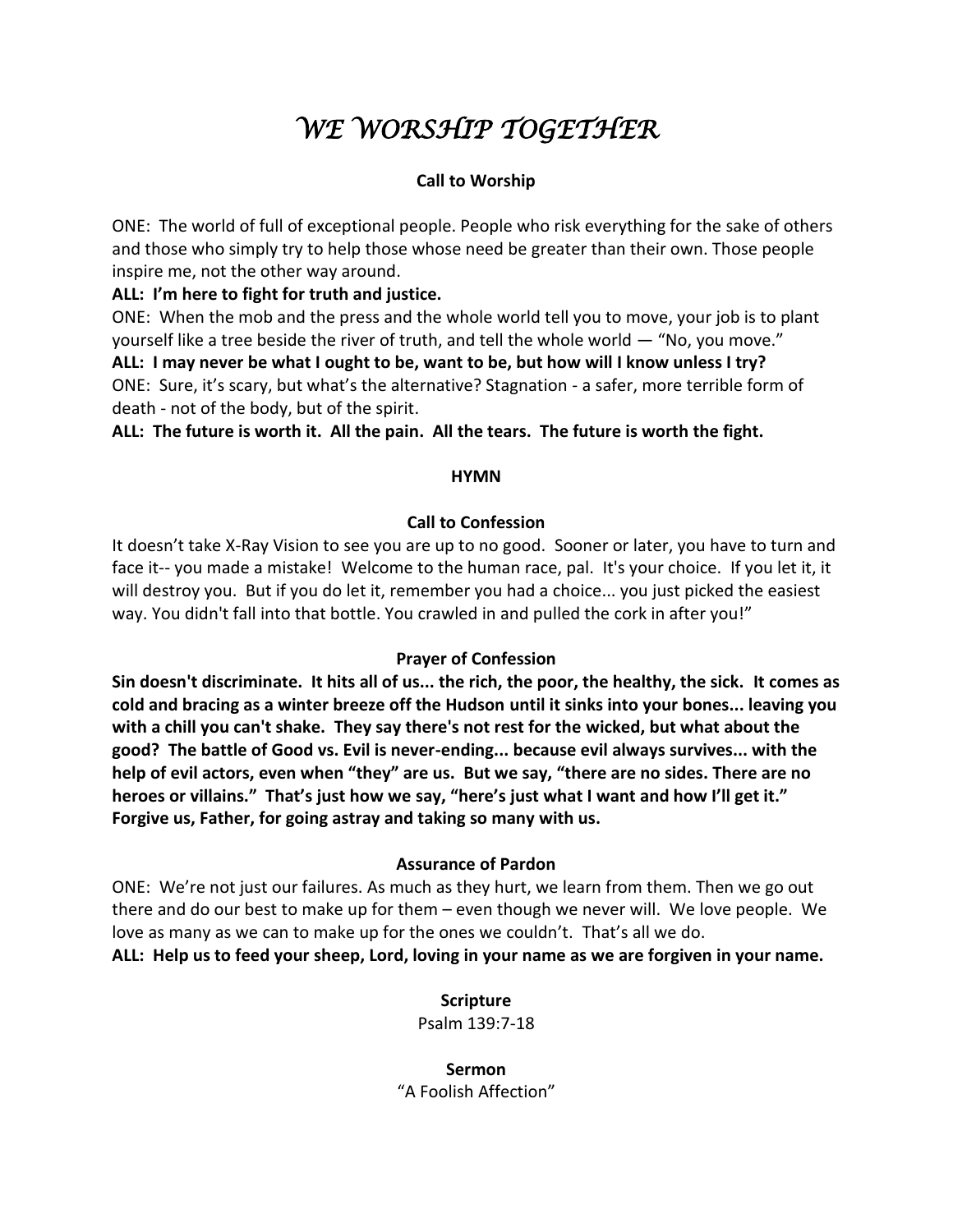#### **HYMN**

#### **Necrology Liturgy\***

#### **Act of Remembrance**

Ringing of the Bell (3 times) No person is an island, entire of itself. Each is a piece of the continent, a part of the main. With thanksgiving, we remember …

The names of those on the necrology report and a candle will be lit for each.

 Each person's death diminishes me, for I am involved in humankind. Therefore, ask not for whom the bell tolls; it tolls for you. Ringing of the Bell (3 times)

 Death: be not proud, though some have called you mighty and dreadful, yet you are not so, for those whom you think you can overthrow die not, poor death — nor yet can you kill me. One short sleep past, we wake eternally, and death shall be no more; death, you will die.

(Readings adapted from "For Whom the Bell Tolls " and "Death Be Not Proud" by John Donne, 1572-1631.)

#### **HYMN**

#### **COMMUNION**

## **INSTALLATION OF OFFICERS\*\* Scripture**

As many of you as were baptized into Christ *Gal. 3:27–28* have clothed yourselves with Christ.

**There is no longer Jew or Greek, there is no longer slave or free, there is no longer male and female; for all are one in Christ Jesus.**

Lead a life worthy of the calling *Eph. 4:1–6* to which you have been called, making every effort to maintain the unity of the Spirit in the bond of peace.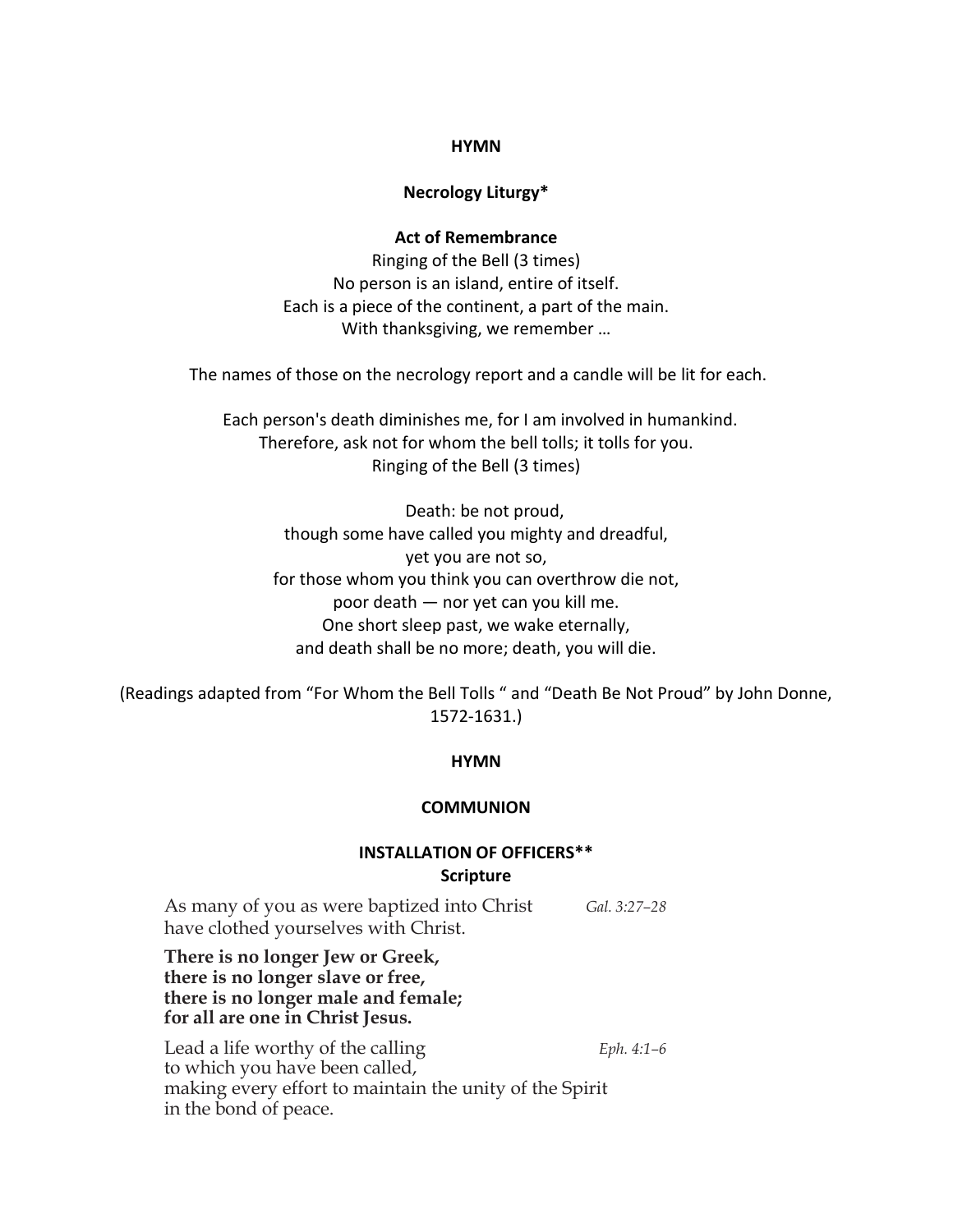There is one body and one Spirit, just as we were called to the one hope of our calling, **one Lord, one faith, one baptism, one God and Father of all, who is above all and through all and in all.**

#### **CALLTODISCIPLESHIP**

We are called by God to be the church of Jesus Christ, a sign in the world today of what God intends for all humankind. **The great ends of the church are** Book of Order*, F-1.0304* **the proclamation of the gospel for the salvation of humankind; the shelter, nurture, and spiritual fellowship of the children of God; the maintenance of divine worship; the preservation of the truth; the promotion of social righteousness; and the exhibition of the Kingdom of Heaven to the world.**

#### *(Addressing the candidates)*

The call of Christ is to willing, dedicated discipleship. Our discipleship is a manifestation of the new life we enter through baptism. Discipleship is both a gift and a commitment, an offering and a responsibility. Sarah, Michael and Amy, the grace bestowed on you in baptism is sufficient for your calling because it is God's grace. By God's grace we are saved, and enabled to grow in the faith and to commit our lives in ways that serve Christ.

God has called you to particular service. Show your purpose by answering these questions.

Who is your Lord and Savior? **Jesus Christ is my Lord and Savior.**

Will you be Christ's faithful disciple, obeying his word and showing his love? **I will, with God's help.**

Do you welcome the responsibility of this service because you are determined to follow the Lord Jesus, to love neighbors, and to work for the reconciling of the world?

#### **I do.**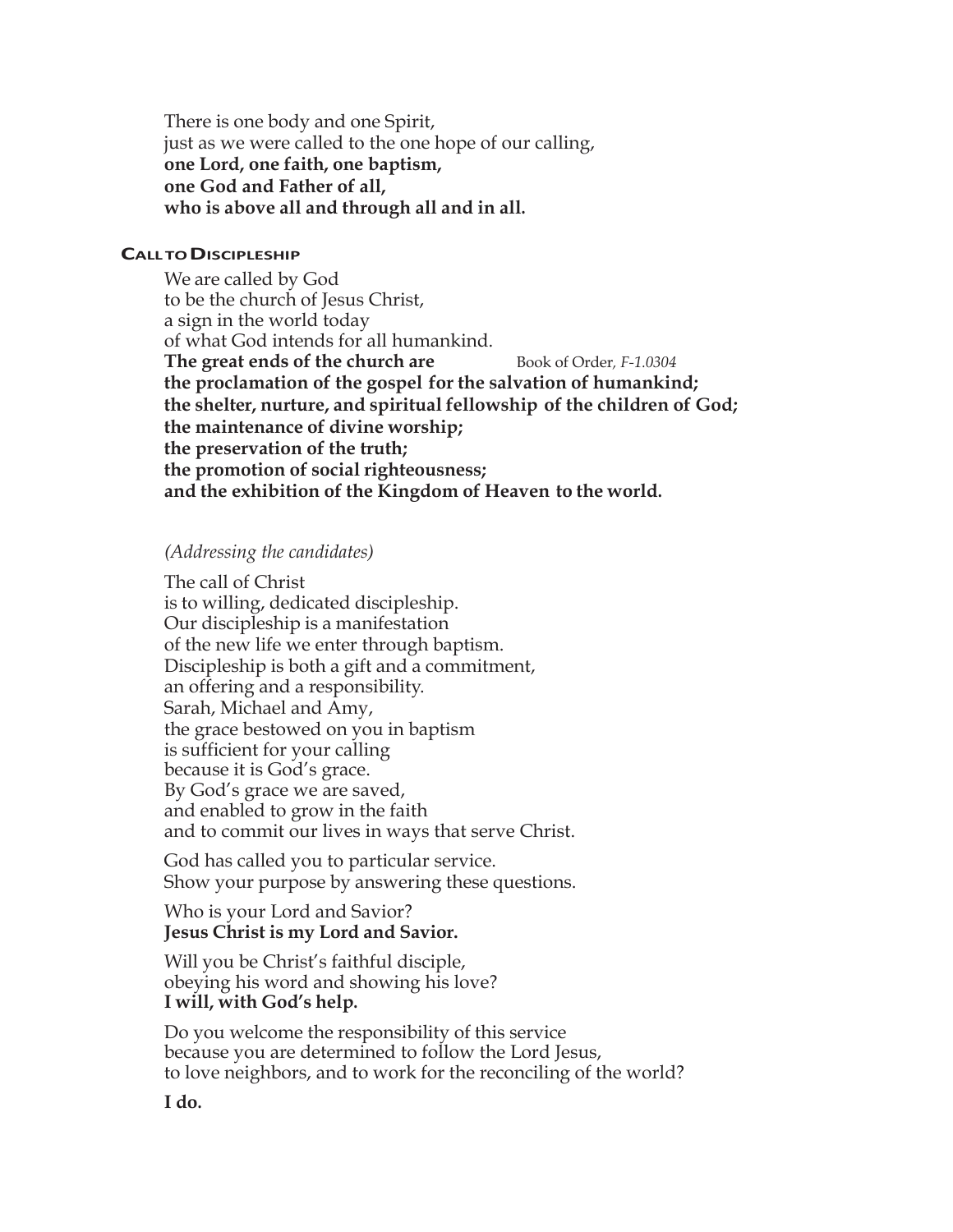Will you pray for and serve the people with energy, intelligence, imagination, and love, relying on God's mercy and rejoicing in the power of the Holy Spirit? **I will, with God's help.**

#### *(Addressing the Presbytery)*

Do you, members of the Presbytery of the Miami Valley, confirm the call of God to Sarah as Moderator, Michael as Vice-Moderator and Amy as Chair of Leadership Council in the service of Jesus Christ?

#### **We do.**

Will you support and encourage *them* in this ministry? **We will.**

#### **INSTALLATION PRAYER**

Faithful God, in baptism you claimed us; and by your Holy Spirit you are working in our lives, empowering us to live a life worthy of our calling. We thank you for leading N. and N. to this time and place. Establish *them* in your truth, and guide *them* by your Holy Spirit, that in your service *they* may grow in faith, hope, and love, and be (a) faithful disciple(s) of Jesus Christ, to whom, with you and the Holy Spirit, be honor and glory, now and forever.

Almighty God, in Jesus Christ you called disciples and, by the Holy Spirit, made them one church to serve you. Let your Spirit rule your church, so that we may be joined in love and service to Jesus Christ, who, having gone before us, is coming to meet us in the promise of your kingdom. **Amen.**

Council in the service of Jesus Christ?

**We do.**

Will you support and encourage *them* in this ministry? **We will.**

#### **BLESSING AND CHARGE**